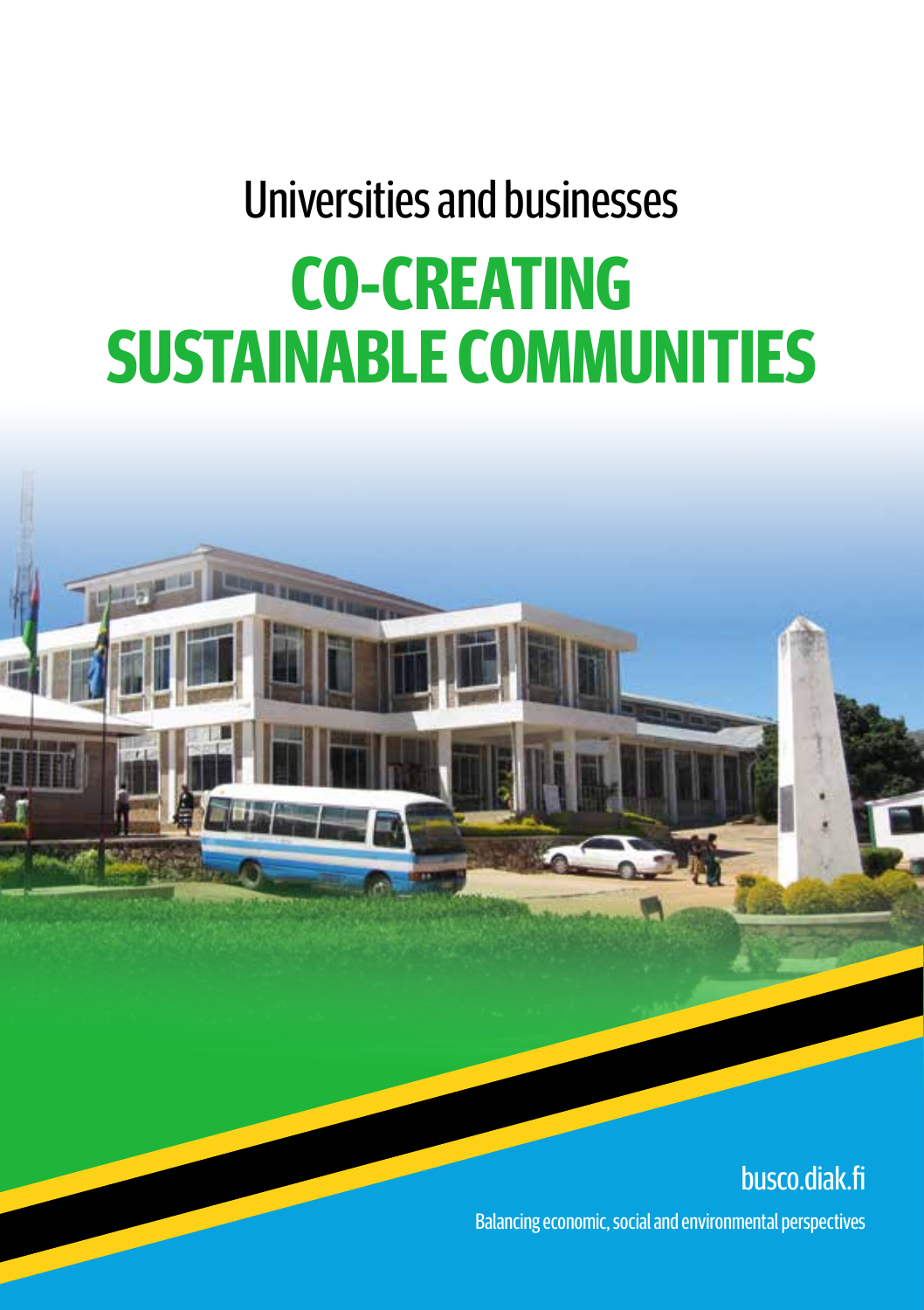## **WHAT DO WE DO?**

We are building sustainable and resilient communities through co-creation between universities and businesses in Tanzania and Finland.

### **There are 5 main activities in the project:**

**1 CURRICULUM REVIEW** Curriculums are revised in the Faculties of Tourism, Business, Law, Community Development and Psychology/Counselling: practical collaboration with the working life and the communities is enhanced, and entrepreneurship studies and a human rights approach are strengthened.



**2 THE JOINT ONLINE MASTER PROGRAMME** The joint master programme on Community Development, Human Rights and Conflict Resolution is piloted in 2017–2018 in Tanzanian partner universities and in Diak, Finland.



**3 THEMATIC LIVING LABS FOR COMMUNITIES AND BUSINESSES** A Living Lab is a co-creative model where community and business collaboration is developed and established in cooperation with local stakeholders, university staff and students. Living labs are introduced on Ecotourism, Entrepreneurship, Counselling, Legal advice and Community Development.



**44 IMPROVEMENT OF E-LEARNING AND ICT FACILITIES**<br>Moodle learning platform, ICT- and e-learning facilities are improved, and ICT and e-learning trainings are organized for the university staff and students.



**5 QUALITY ASSURANCE MECHANISMS AND TOOLS** Quality assurance mechanisms are strengthened in curriculum review, pedagogical processes and selected administrative processes of the universities.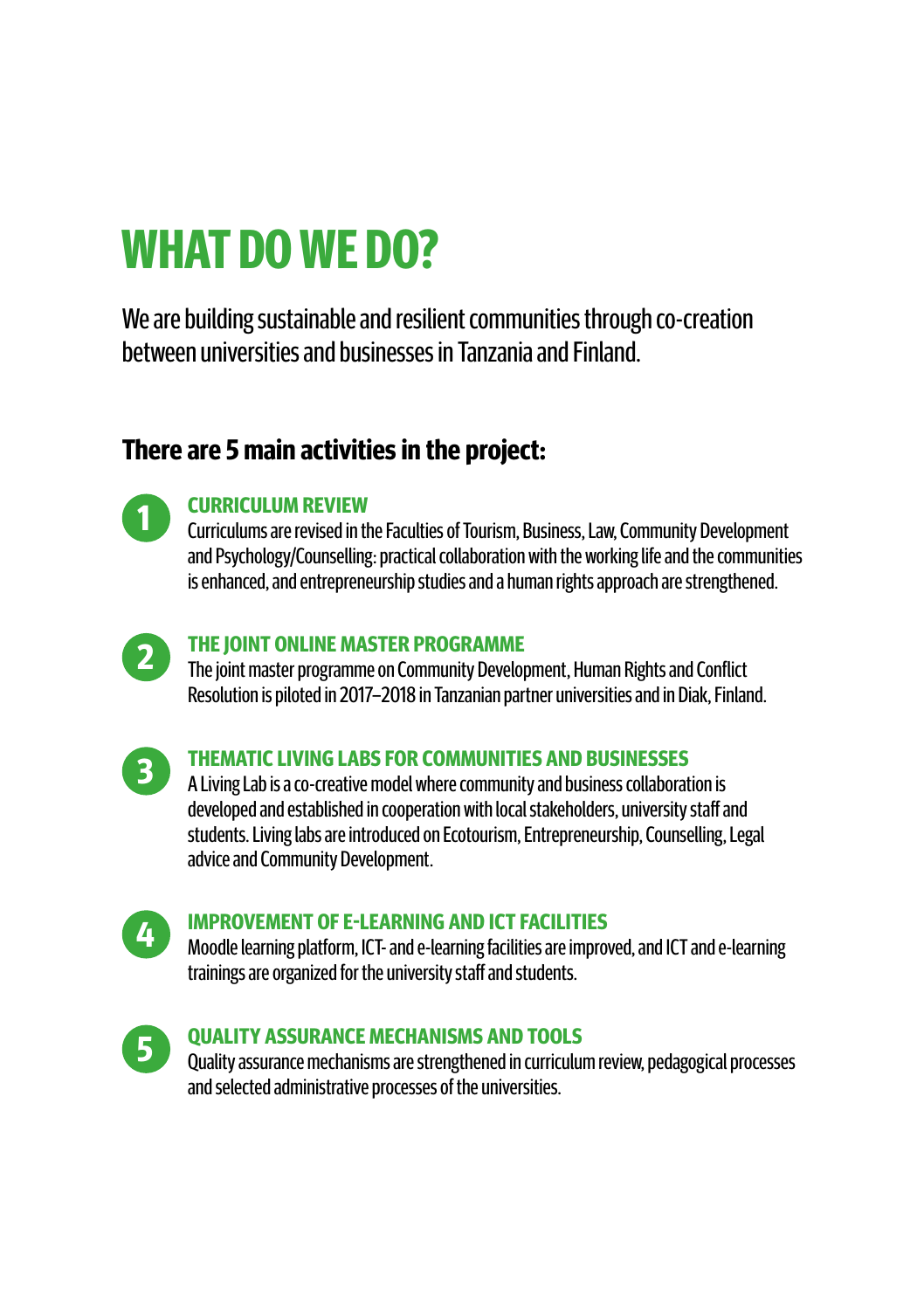## **WHAT DO WE WANT TO ACHIEVE?**

We aim to improve the universities' capacity to promote sustainable community development, entrepreneurship and communities' resilience in two Tanzanian universities and in their environment:

University of Iringa (UoI) and Sebastian Kolowa Memorial University (SEKOMU), located in the Southern Highlands and Tanga region.

In the long run, we aim to make a contribution to an enhanced standard of living, improved actualization of human rights and to improved employment opportunities in the communities.

The project is carried out in collaboration with Finnish partners Diaconia University of Applied Sciences (Diak) and Haaga-Helia University of Applied Sciences (Haaga-Helia).



**Local businesses are involved**

> **Universities co-create with the community!**